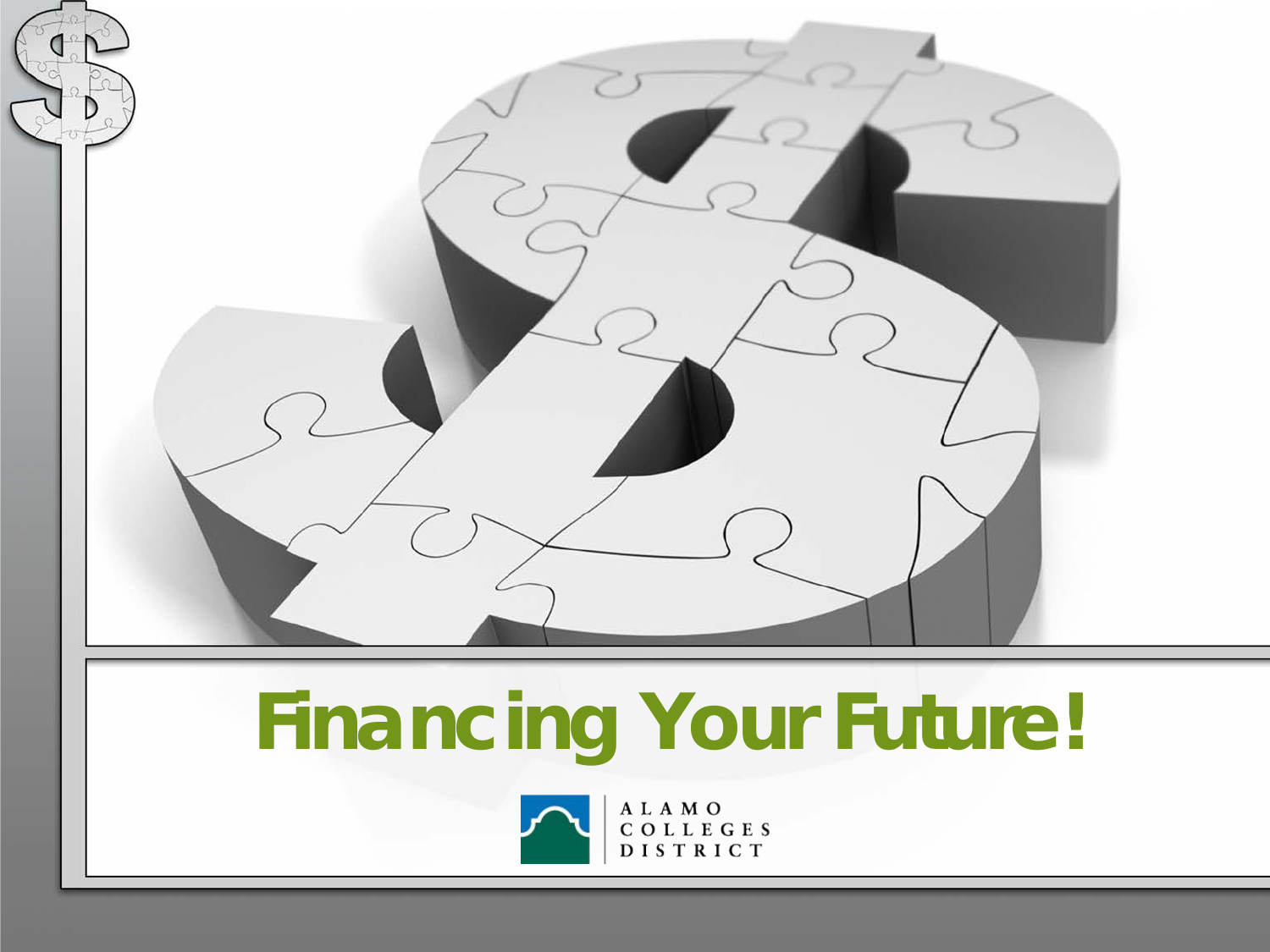### ★ **Welcome to Financing Your Future!** ★

**We are happy you decided to join us at the Alamo Colleges District, the second largest community college district in the state of Texas and one of the BEST in the nation! This module goes into detail about how to pay for your college.** 

**We will cover the following main sections: \$ What are ways to pay for college? \$ How do I apply for financial aid? \$ How do I check my financial aid status? \$ How do I keep my financial aid?**

> **[Alamo](http://alamo.edu/district/financial-aid/)  [Colleges](http://alamo.edu/district/financial-aid/)  [District](http://alamo.edu/district/financial-aid/) Financial Aid**



**[Financial Aid](http://sacms.alamo.edu/Mediasite/Play/3e3b58c59be846f5a83bc39c33caef3f1d)  [in ACES](http://sacms.alamo.edu/Mediasite/Play/3e3b58c59be846f5a83bc39c33caef3f1d)**

**2**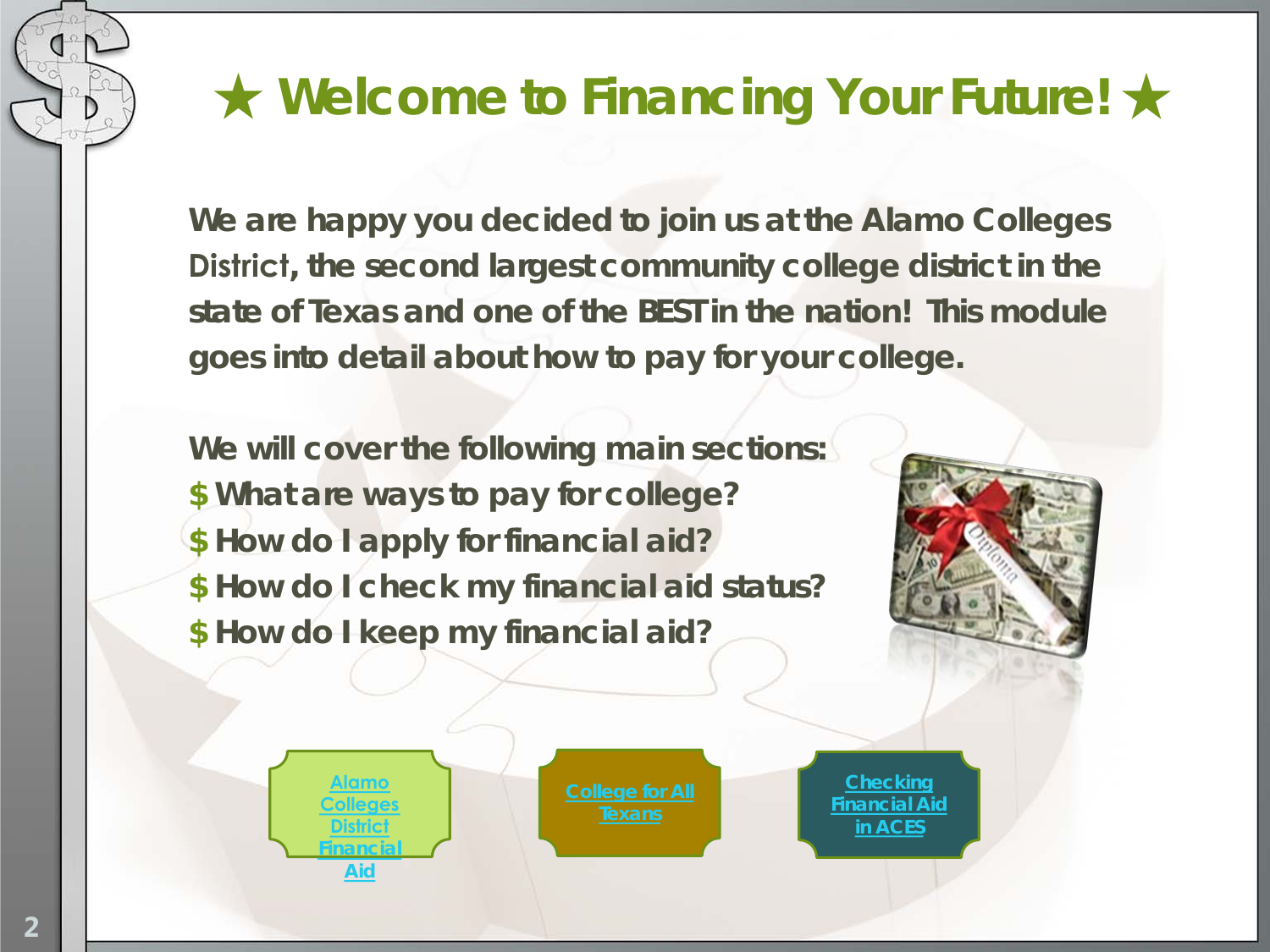**What Are the Ways to Pay for College?**

**There are numerous ways to pay for college. Some are eligibility based, while others, such as the installment plan, are available to the majority of students.** 

• **Ways to pay for college:**

**\$ Out of Pocket \$ Waivers & Exemptions \$ Financial Aid Grants Loans Work Study \$ Scholarships**

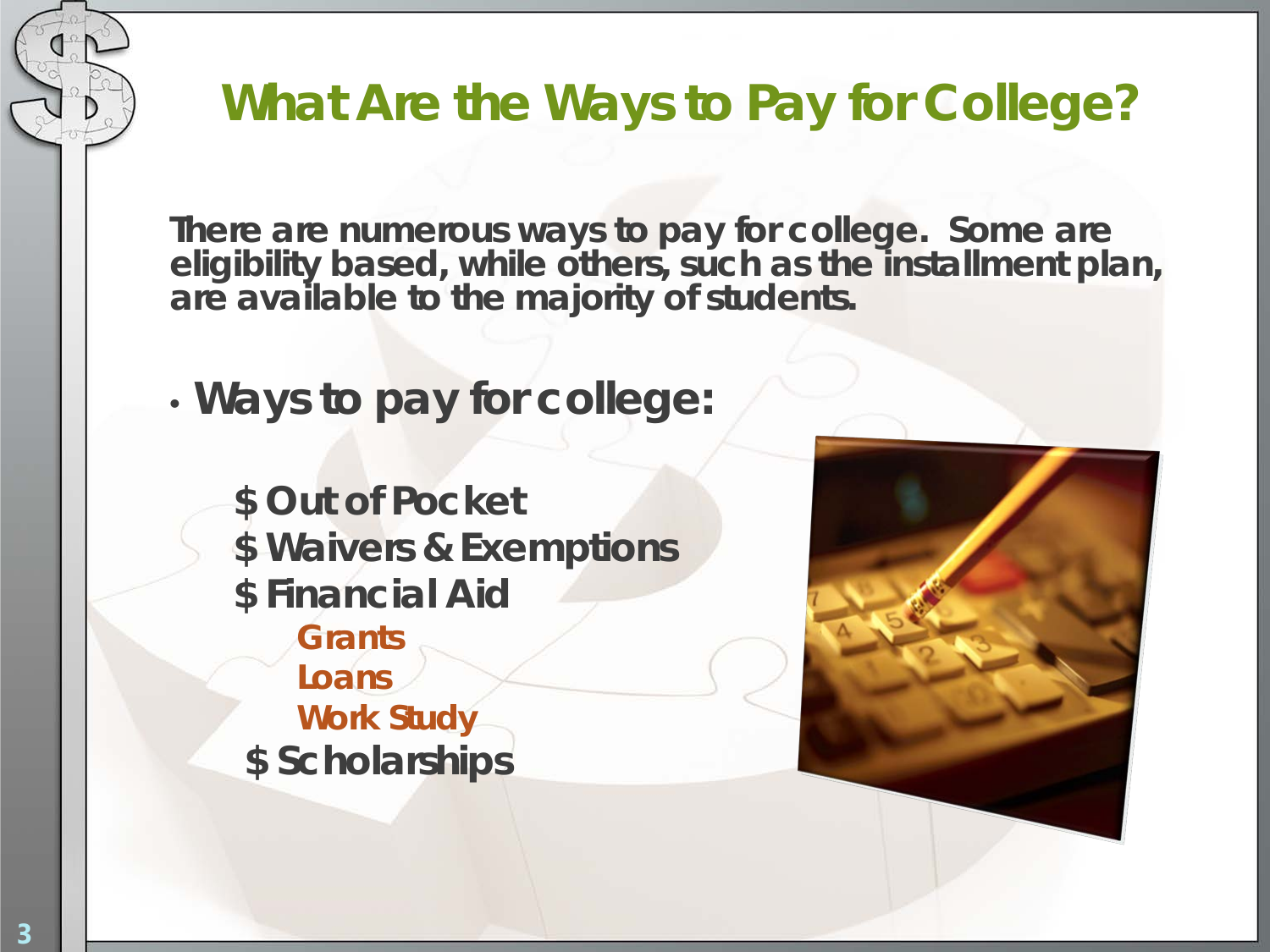## **Paying Out of Pocket**

- **You always have the option of paying out of pocket for college using cash, check, credit card, or by setting up the installment plan.**
- **Cash payment is available through each of the Alamo Colleges District Business (Bursar)offices. Check, credit card and installment plan payments are available online [through](http://www.alamo.edu/mainwide.aspx?id=4926) ACES.**
- **How do I pay with a credit card or check? For more information, [click here.](http://www.alamo.edu/district/business-office/)**
- **If you are paying with a check, here are some guidelines to keep in mind, [click here.](http://www.alamo.edu/district/business-office/check-regulations/)**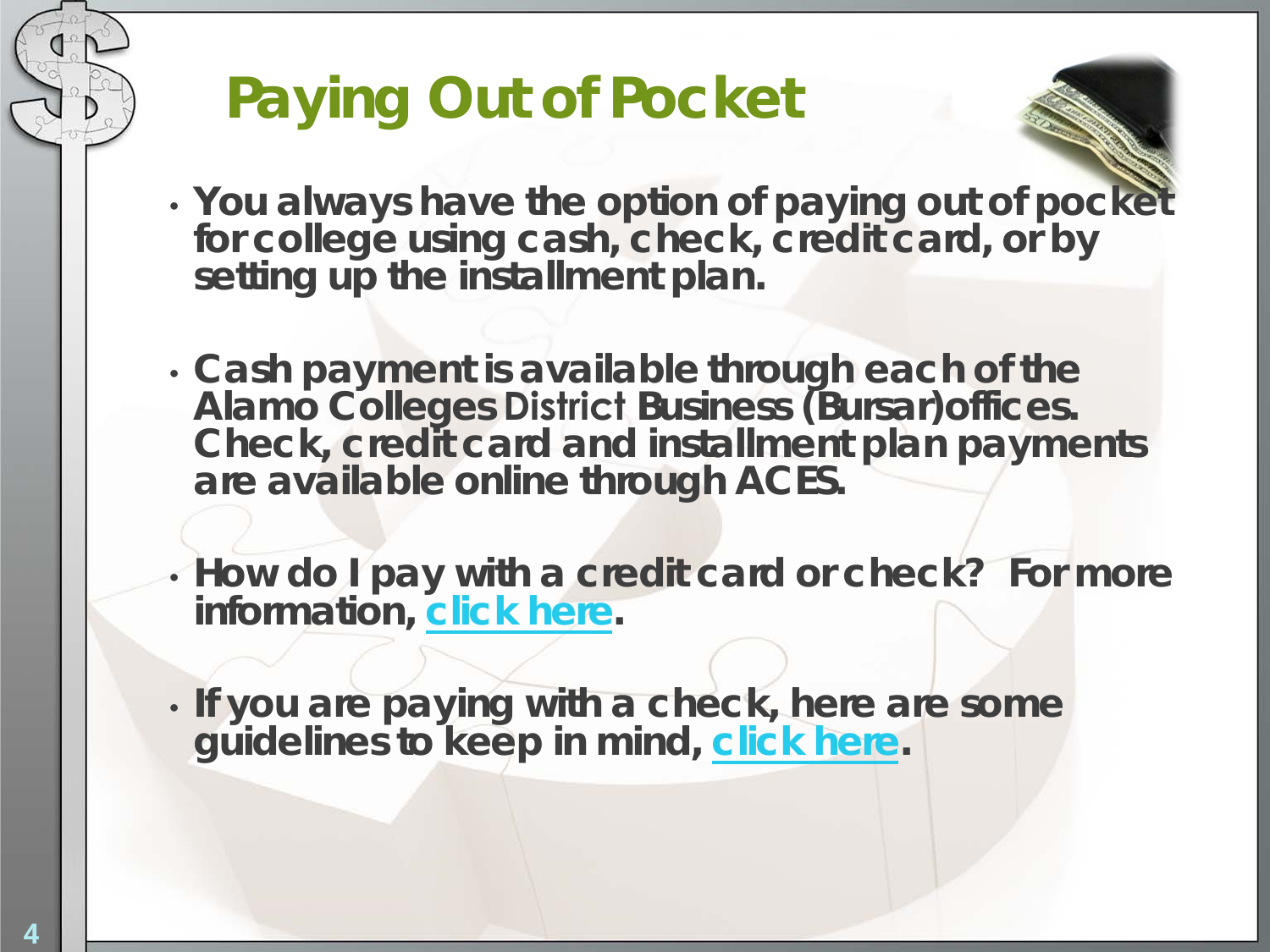## **Waivers and Exemptions**

- **Financial assistance is not limited to financial need. Some financial aid programs are based on your field of study or major, military service, disability, or place of employment. The [College for All Texans](http://www.collegeforalltexans.com/index.cfm?ObjectID=699A998A-E7F3-1DCC-3F460F26136EEA05) website is a great resource for learning about the many types of financial aid available.**
- **If you will be using a waiver or exemption to pay for college, please know the following:**
	- \$ **You are responsible for applying for their waiver and/or exemption and ensuring that it has been applied towards your tuition and fees for the current semester.** 
		- \$ **You are responsible for payment of tuition and fees not covered by the waiver or exemption, and are subject to late payment penalties and late registration charges if tuition and fees are not paid.**

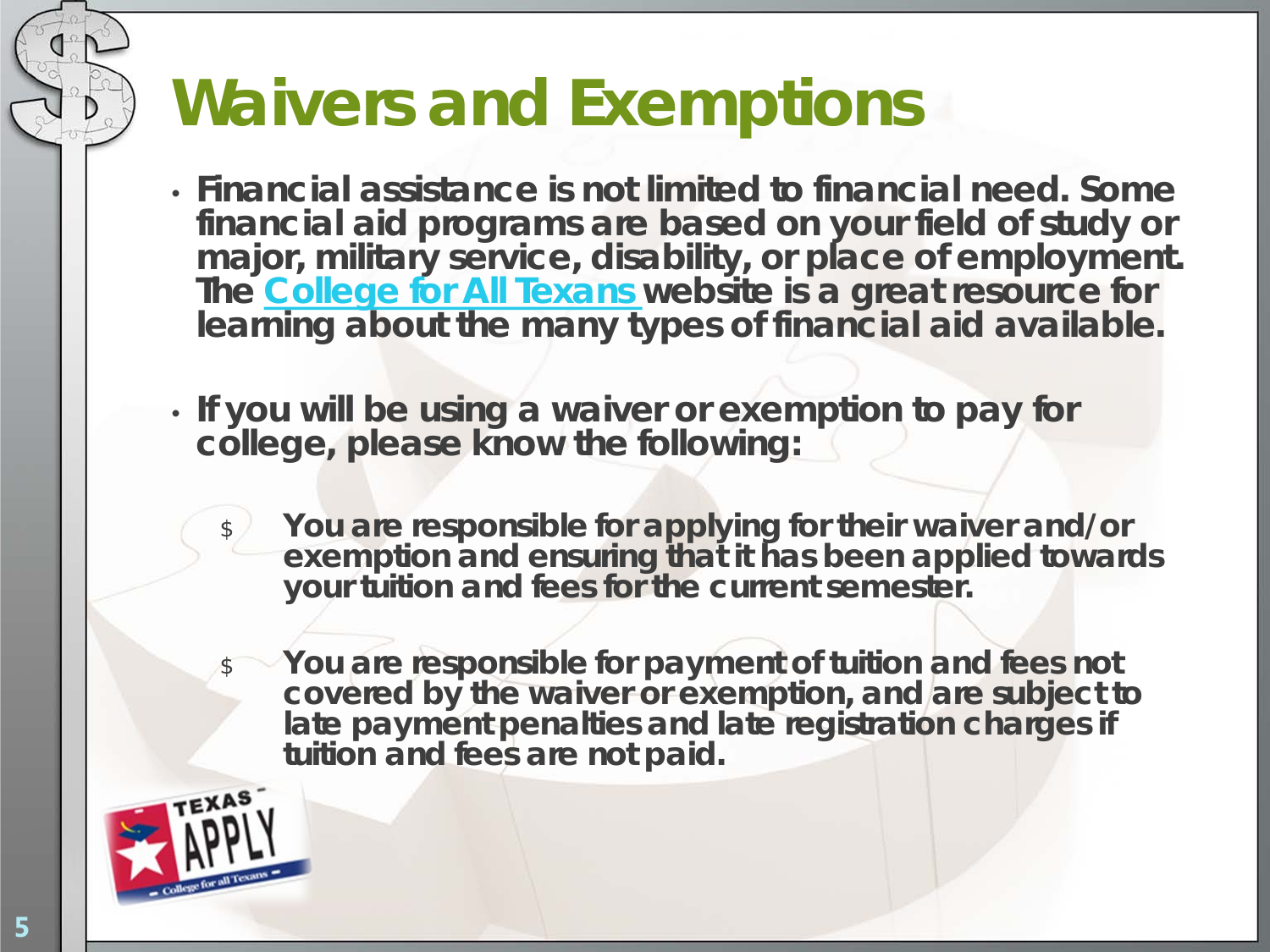**Here are some community resources for eligible students:**

• **Job Training Programs Texas Workforce Commission (TWC) [Click Here](http://www.twc.state.tx.us/customers/jsemp/job-seekers-employees.html)**

• **Students with Disabilities Department of Assistive and Rehabilitative Services (DARS) [Click Here](http://www.dars.state.tx.us/about/index.shtml)**

**[Click Here](http://www.dars.state.tx.us/dbs/index.shtml) [Click Here](http://www.dars.state.tx.us/dhhs/findservices.asp)**

• **For Students Who are Blind For Students Who are Deaf** 

• **Students in Foster Care Texas Department of Family and Protective Services [Click Here](new link: http://www.dfps.state.tx.us/I_Am/foster-youth.asp)**

**Military Service Alamo Colleges District Military Information [Click](http://www.alamo.edu/military/) Here**

• **Texas Veterans Commission [Click](link : https://www.tvc.texas.gov/) Here**



• *Note: Third-party payments are accepted at the Bursar's office*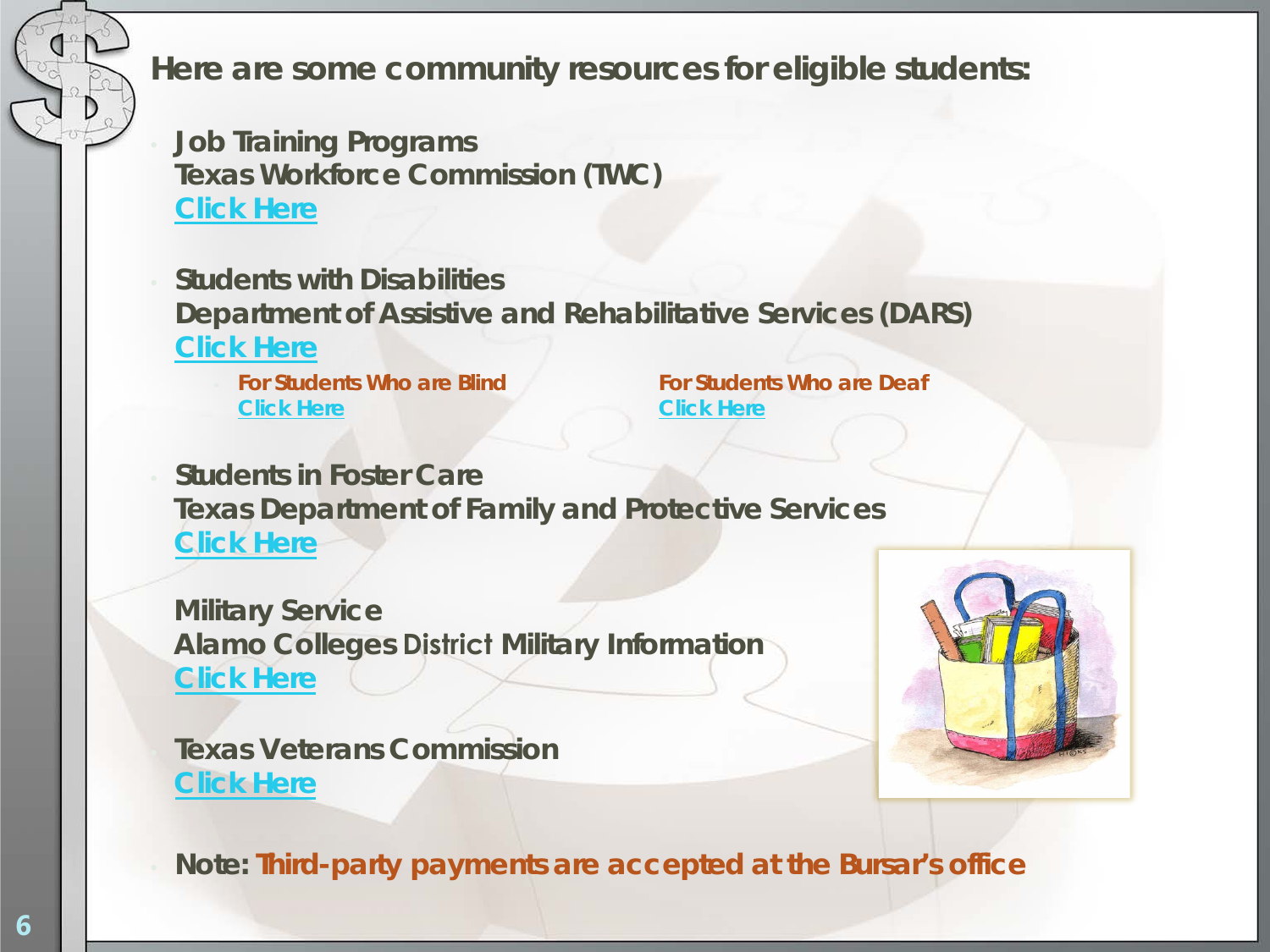## **Veteran Benefits**

**Are you a veteran or a dependent of one? Then you may be eligible for assistance with college expenses through the Department of Veterans Affairs (VA).** 

#### **Veterans Affairs Educational Benefits**

- **[Click here](http://www.gibill.va.gov/) to visit the VA website for information regarding eligibility and educational benefits.**
- **For more information, or clarification on the VA Benefits process, [click here](http://www.collegeforalltexans.com/index.cfm?objectID=8F88F7F2-A11A-B69F-5E25D9D6F972DAE4&audience=military) to access** *College for All Texans Military and Their Familie***s site, [click here](http://www.alamo.edu/district/financial-aid/hazelwood/) to visit the Alamo Colleges District VA Hazlewood site, or seek information at your unique Alamo College VA office website below:**

• **[Northeast Lakeview College](http://www.alamo.edu/mainwide.aspx?id=507)** • **[Northwest Vista College](http://www.alamo.edu/main.aspx?id=5989)** • **[Palo Alto College](http://www.alamo.edu/pac/veterans-affairs/)** • **[St. Philip's College](http://www.alamo.edu/spc/veterans-affairs/)** • **[San Antonio College](http://www.alamo.edu/sac/VeteransAffairs/)** 

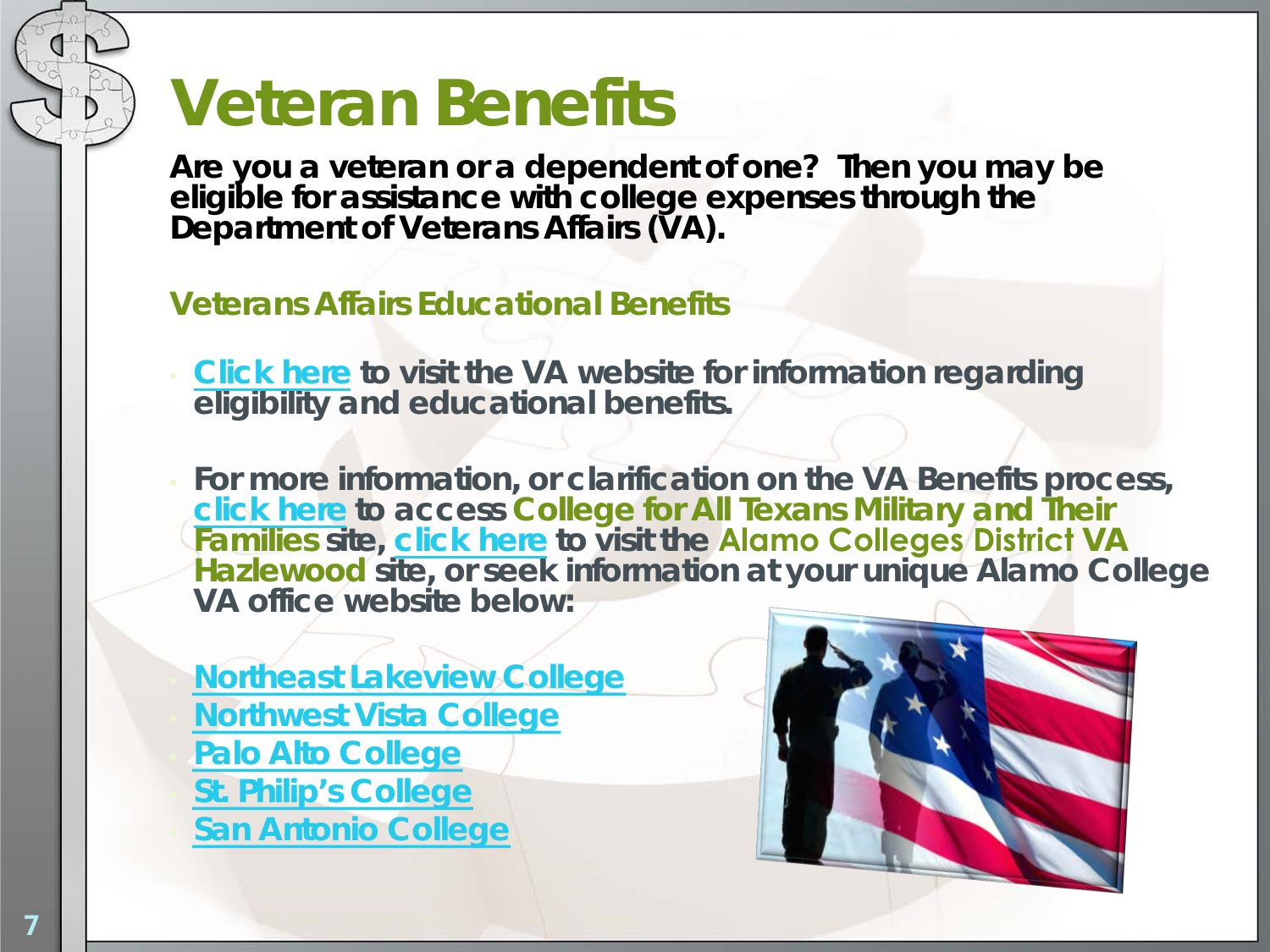## **What is Federal Student Aid?**

- **Financial aid is federal student assistance from the U.S. Department of Education and is the largest** source of aid in America, providing over \$150 billion **in grants, work-study, and federal loans for students attending colleges or universities.**
- **Financial aid comes in three basic types:**
	- \$ **Grants**
	- \$ **Loans**
		- **Work-study**



• **Any or all of these may be combined in a financial aid package to help pay for educational expenses.**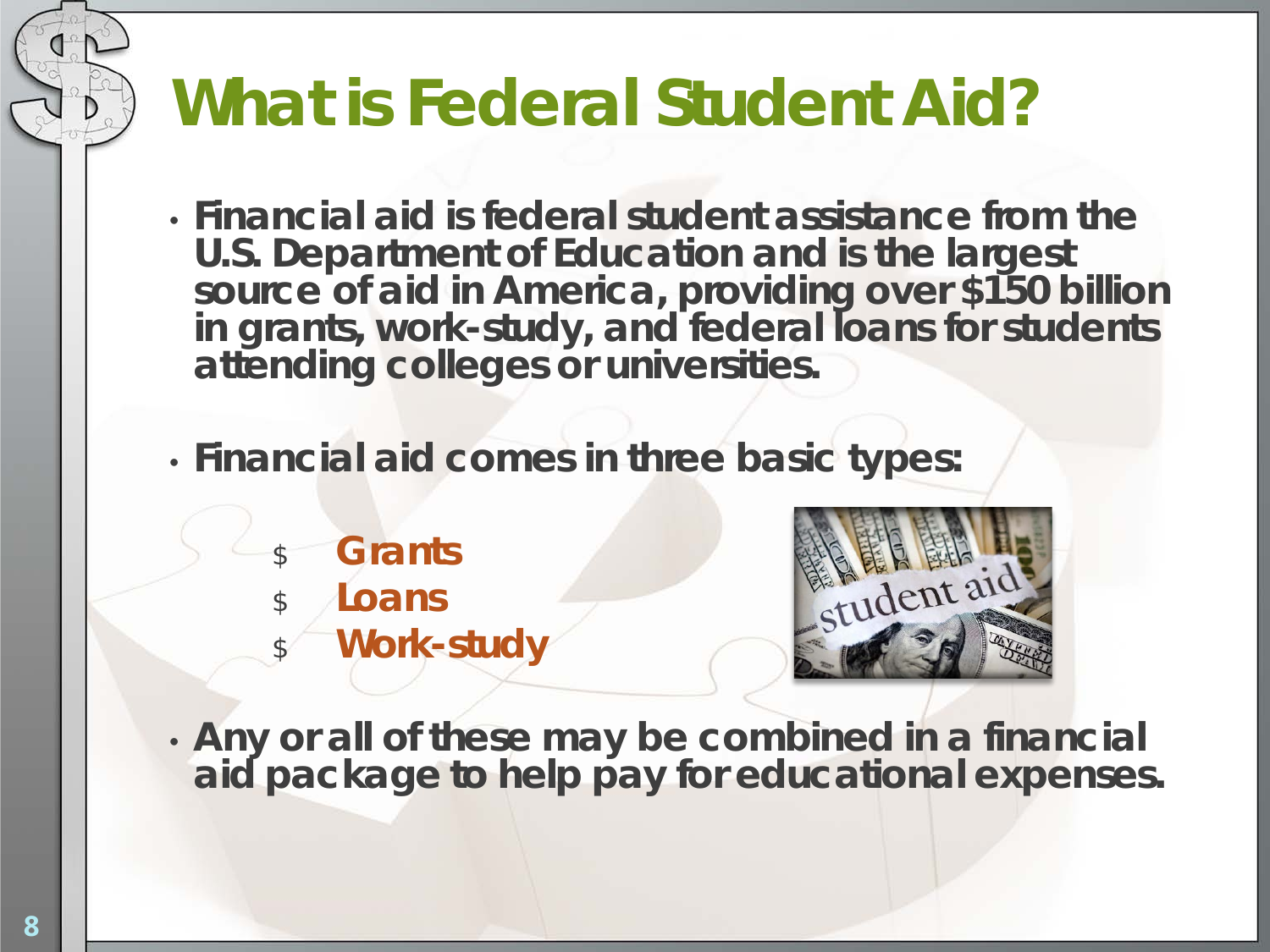## **How to Apply**

**In order to see if you qualify for financial aid, you must fill out an online application called FAFSA...the** *[Free Application for Federal Student Aid](http://studentaid.ed.gov/fafsa/filling-out)***.** 

**"Hooray FAFSA"** 

**Click on video to watch!**



#### **\$\$ FAFSA – (Free Application for Federal Student Aid) \$\$**

- **FAFSA is the first step to apply for federal aid such as grants, loans, and work-study. The information you provide will help determine if you are eligible for an award. The college you list on your FAFSA will in turn use the information to determine your award or eligibility for other state aid programs.**
- **It is highly recommended you complete a FAFSA as early as possible. Many student aid opportunities require a FAFSA to be on file for the student. The FAFSA is available and must be completed every year beginning October 1.**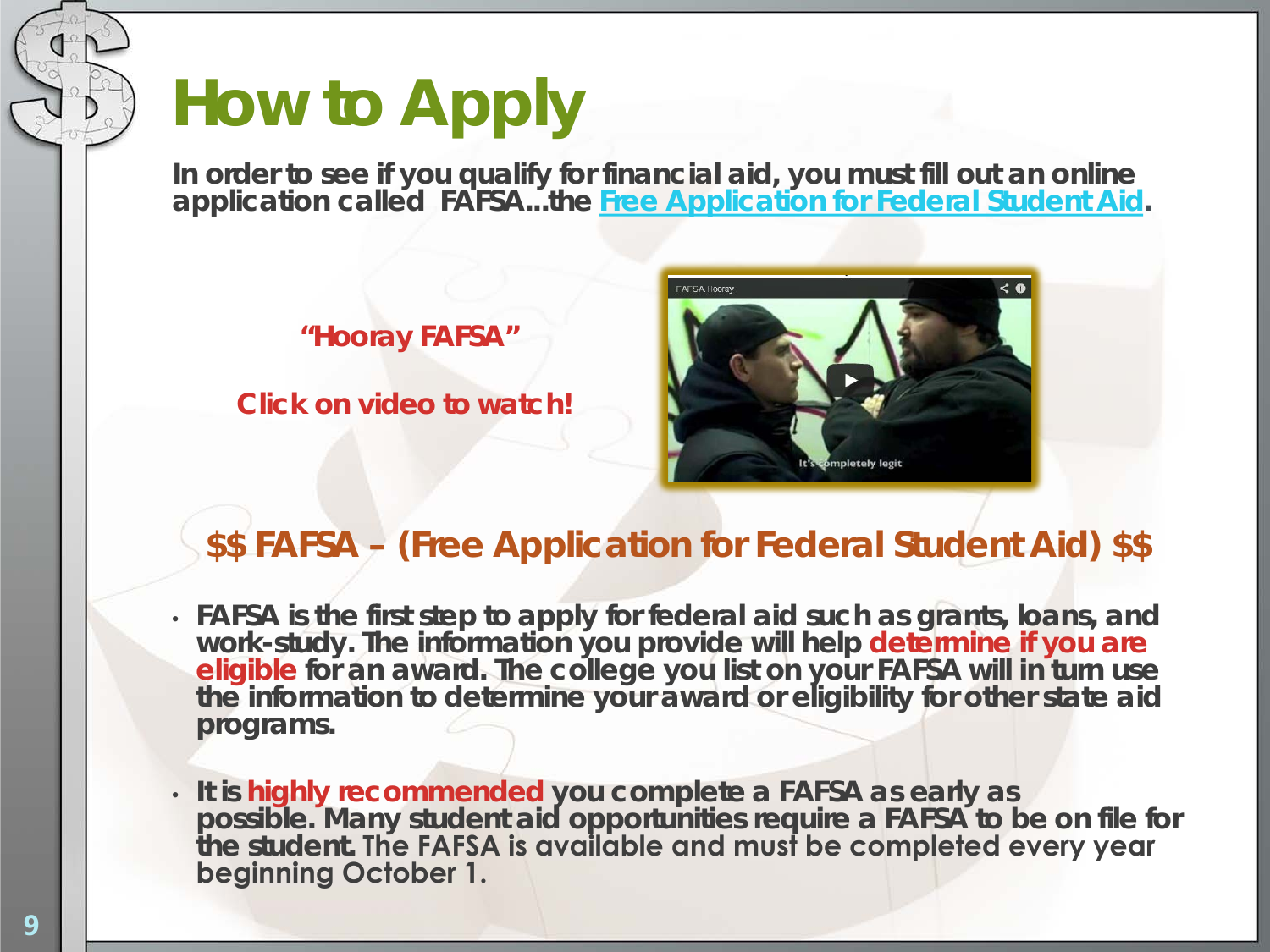### **Grants**

#### **What are grants?**

- **A grant is a form of financial aid based on the need of the student, which does not have to be repaid\*. Federal Pell Grants are the most common, but there are state and other federal grants students are automatically considered for based on your FAFSA information.**
- **For Federal Pell Grants, a student's need is calculated by the U.S. Department of Education and is shown to the student as their** *EFC* **(expected family contribution) number.**
- **Pell Grant funds are awarded once per semester (fall, spring, and summer). Summer awards require a separate summer aid application through the financial aid offices.**
- **Note: The Title IV Consolidation Appropriation Act of 2012 limits the amount of Federal Pell Grant eligibility to six years for all recipients. For more information, click [here](http://www.alamo.edu/uploadedFiles/District/Website_Administration/Callout_Content/Departments/Financial_Aid/LEU - News 2012(1).pdf).**

**For more information on Federal Pell Grants, click [here.](http://www.alamo.edu/district/financial-aid/federal-pell-grant/)**



**\*Students who withdraw from courses may be required to repay.**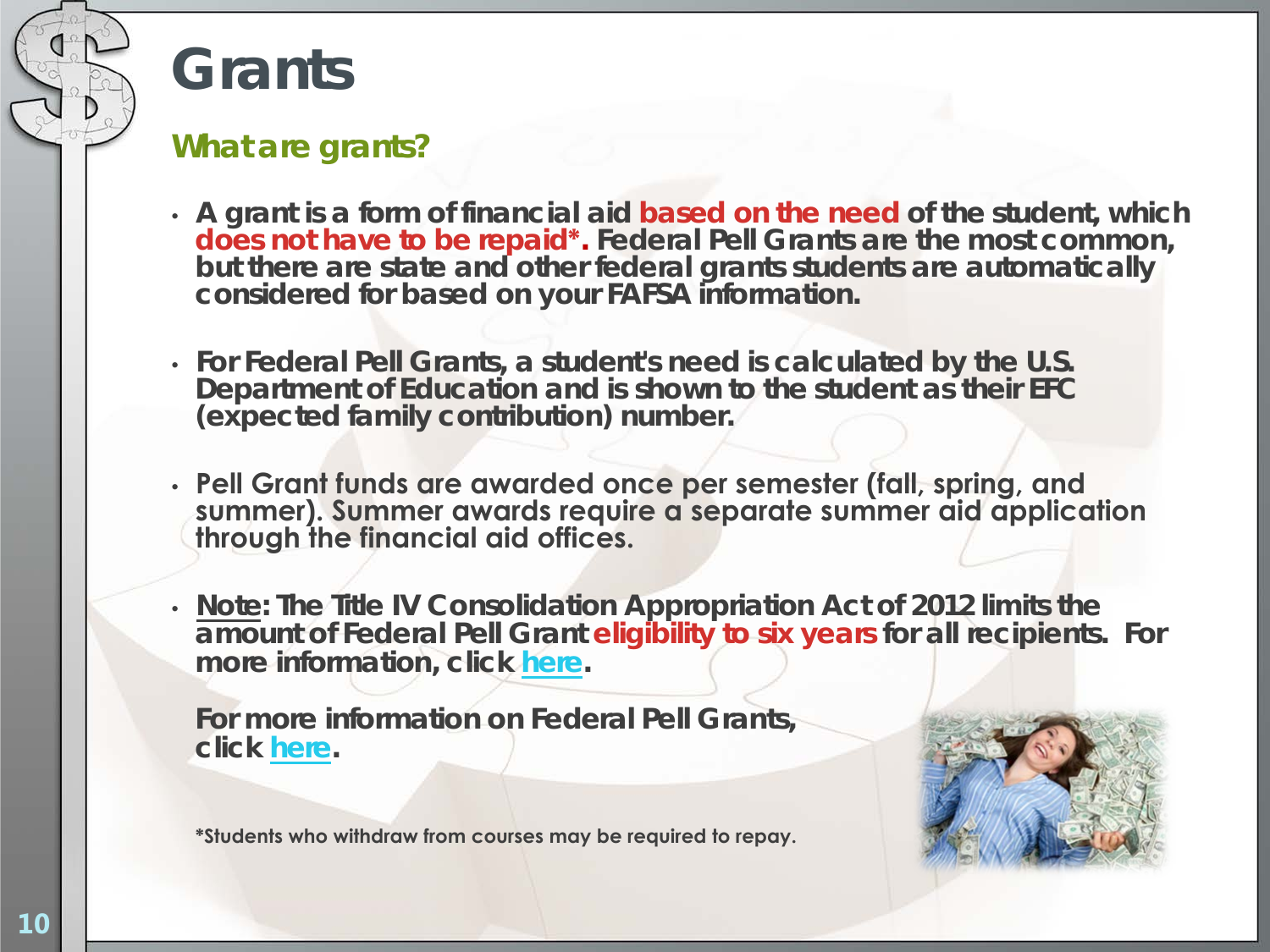### **Loans**

**Loans are different from Grants in that the student is required to pay back any money borrowed.** *A Federal Direct Loan* **is available to students who are eligible and demonstrate unmet financial need.** 

#### **To be eligible for a Direct Student Loan you must:**

- **Complete a FAFSA application**
- **Be enrolled in at least 6 college credit hours**
- **Be pursuing an Associate's Degree, Certificate, or Transfer Program**
- **Be making satisfactory academic progress (SAP)**
	- \$ **A 2.0 Grade Point Average or above**
	- \$ **A 67% completion rate between hours attempted & hours you have actually completed**
	- \$ **No more than 99 attempted hours of college level courses**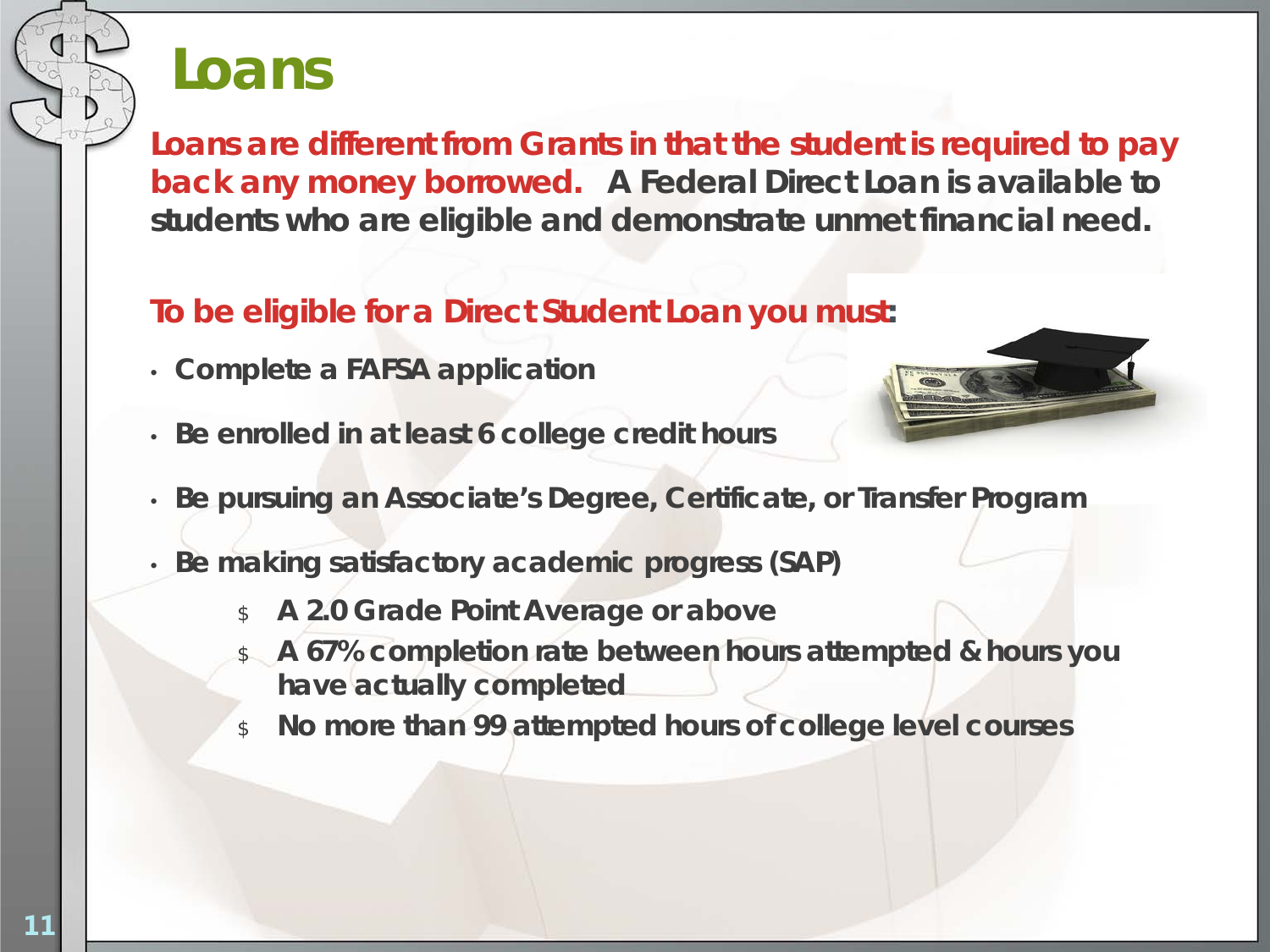



- **Normal processing time for Direct Loan applications is about 6 weeks. Please plan for out of pocket payment if processing will not be completed by payment deadlines.**
- **Borrowing funds is serious business and should be considered carefully. Students who do not pay their loans back will fall into** *default***. Students falling into default become ineligible to receive future federal and some state aid until the default status is cleared.**
- **To find a complete list of steps needed to apply for a Student Direct Loan visit the Financial Aid office at your Alamo College, or [click here](http://www.alamo.edu/district/financial-aid/) to visit the Student Financial Aid webpage.**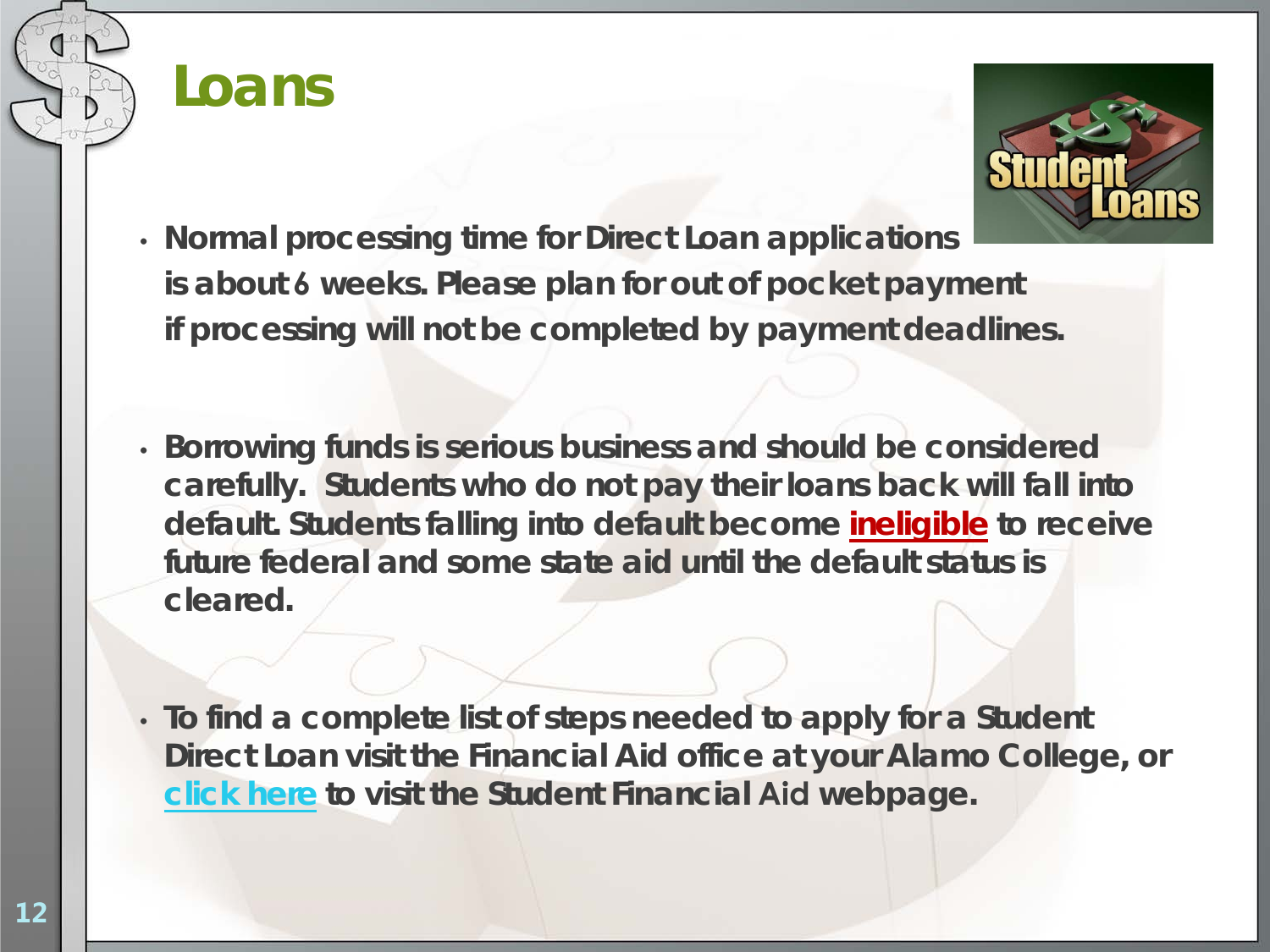## **Federal Work-Study**

**The Federal Work-Study Program is a financial need-based program that provides funds earned through part-time employment.** 

**How do I know if I qualify for the Federal Work Study program?**

- **To qualify students must have completed a FAFSA (Free Application for Federal Student Aid).**
- **You will see Federal Work Study as part of your award in ACES. If you do not, you may still be eligible. Please contact your college's Financial Aid Office.**

**What are the benefits of working under the Federal Work Study Program?** 

- **Students who work under the Federal Work Study program are better able to find a job on campus and design a schedule that compliments their class schedule and study needs.**
- **For more information, please click [here](http://www.alamo.edu/district/financial-aid/work-study/).**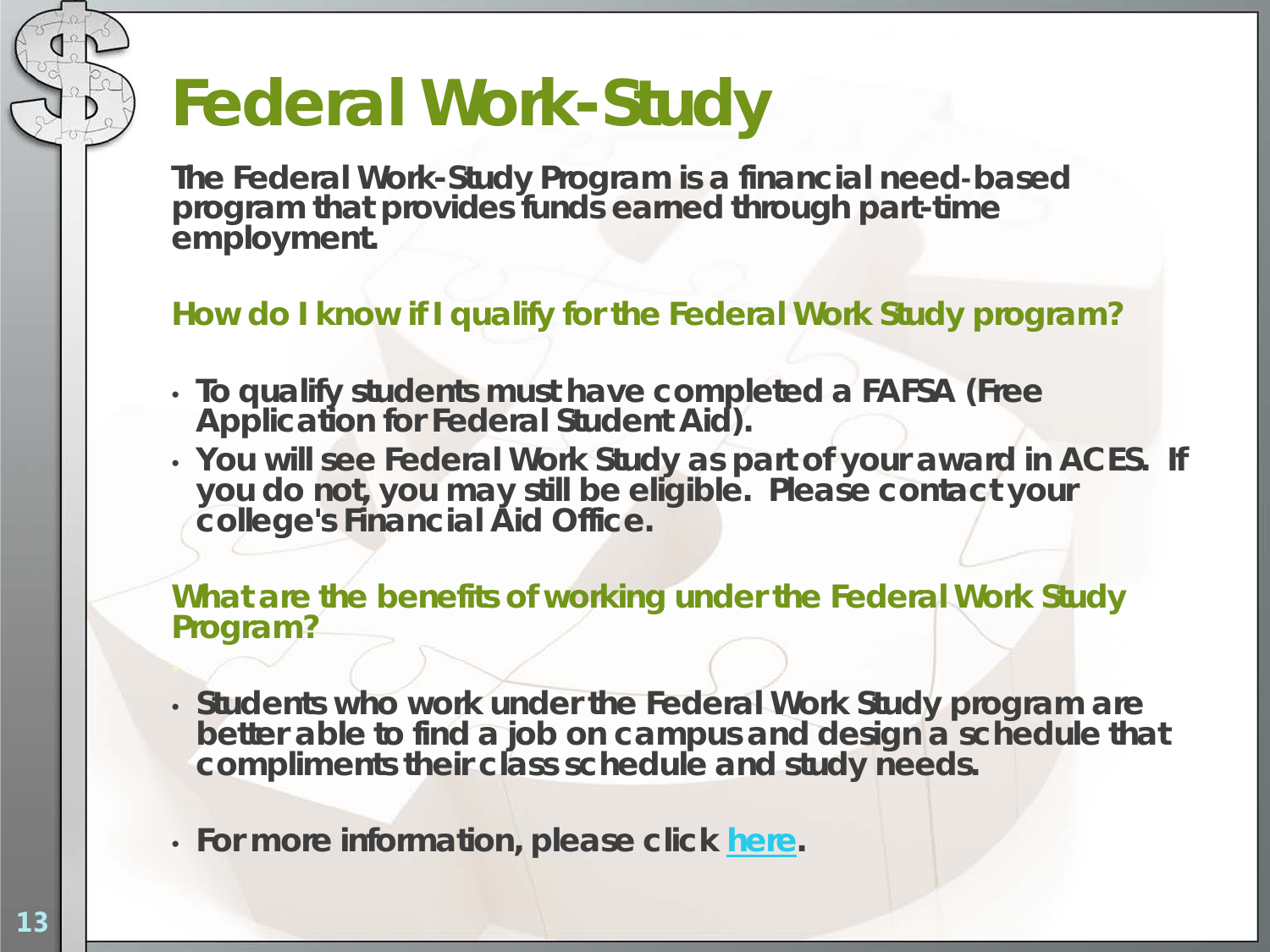## **Scholarships**

**Another type of financial funding available for Alamo Colleges District students is** 

**scholarships!** 

#### **Alamo Colleges Foundation**

- **The Alamo Colleges Foundation provides scholarships to help Alamo College students along their educational journey. To learn more about the Alamo Colleges Foundation Scholarship, [click here](http://www.alamo.edu/foundation/scholarships/)**
- **The Alamo Colleges Foundation application requires students to write three (3) essays. Each of these essays should be no longer than two-hundred and fifty (250) words and are required to complete the application.** *It is recommended that you visit the [scholarship website](http://www.alamo.edu/main.aspx?id=2468) to view the essay questions and writing tips.*
- *For more information on:* **Eligibility & Applying for Alamo College Scholarships, [click here](http://www.alamo.edu/main.aspx?id=2567) List of Scholarships, [click here](http://www.alamo.edu/mainwide.aspx?id=11789) Frequently Asked Questions, [click here](http://www.alamo.edu/main.aspx?id=11080)**
- **Every Chance, Every Texan Scholarships [click here](http://www.everychanceeverytexan.org/funding/aid/faidalpha.php)**

**External Scholarships - Each of the colleges of the Alamo Colleges District also has information about external scholarships:** 

| <b>Northeast Lakeview College</b> | <b>Northwest Vista College</b> |
|-----------------------------------|--------------------------------|
| <b>Palo Alto College</b>          | <b>St. Philip's College</b>    |
| <b>San Antonio College</b>        |                                |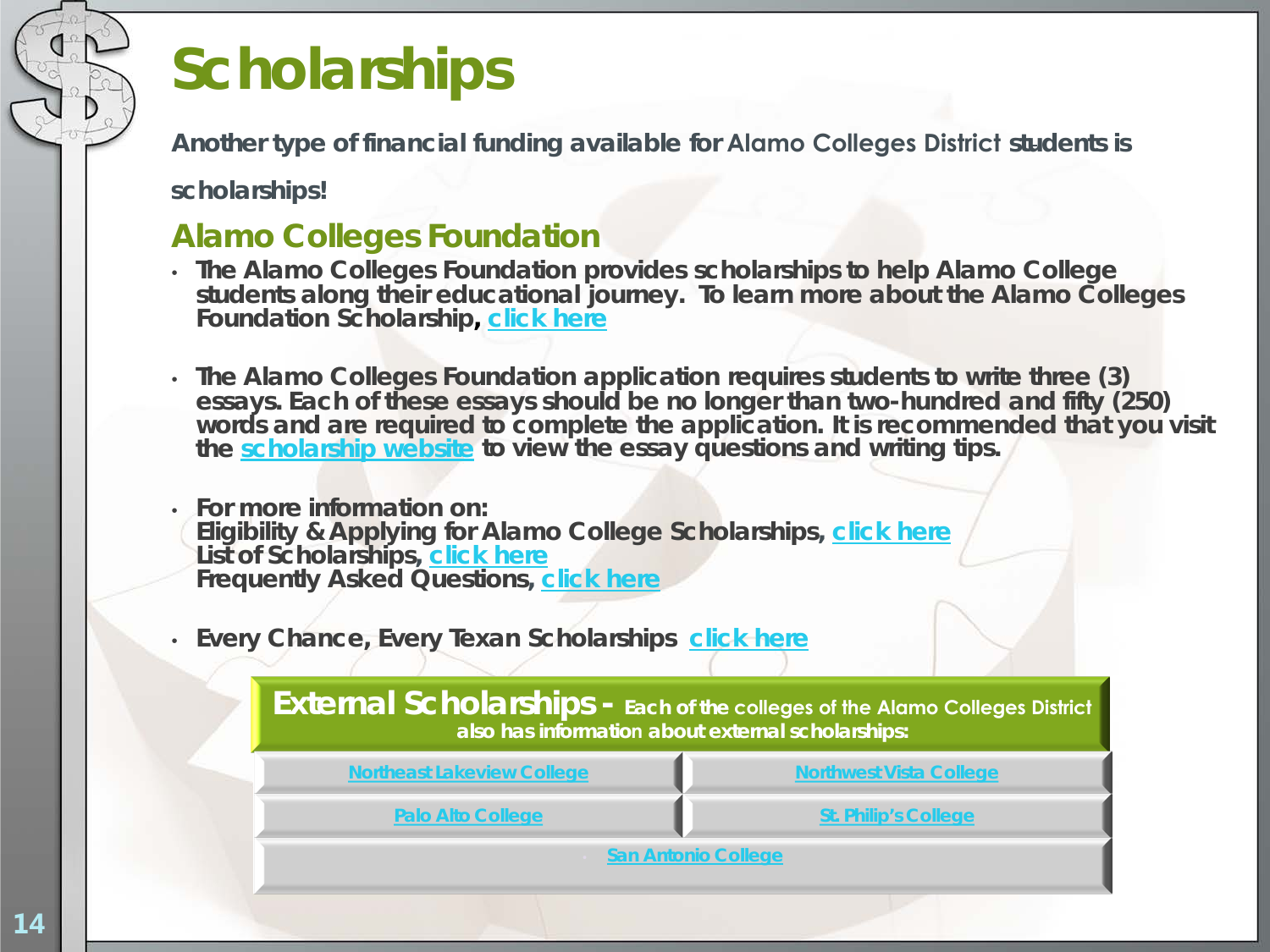### **Is My Scholarship Too Good To Be True?**

- **As long as you work directly with your college financial aid office, the federal or state government and reputable organizations, you need not worry if your offer of funds is legitimate.**
- **Unfortunately, scholarship and other financial aid scams do exist. The Federal Trade Commission provides [Consumer Information on Scholarship and Financial Aid](http://www.consumer.ftc.gov/articles/0082-scholarship-and-financial-aid-scams) [Scams](http://www.consumer.ftc.gov/articles/0082-scholarship-and-financial-aid-scams)**
- **Check out the [Smart Student Guide to Financial Aid t](http://www.finaid.org/scholarships/scams.phtml)o help you be aware of and identify these scams.**
	- **[Common Scholarship Scams](http://www.finaid.org/scholarships/common.phtml)**
	- \$ **[Protecting Yourself from Scholarship Scams](http://www.finaid.org/scholarships/protecting.phtml)**
	- \$ **[Evaluating Scholarship Matching Services](http://www.finaid.org/scholarships/matching.phtml)**
	- **[Evaluating Financial Aid Consultants](http://www.finaid.org/scholarships/consultants.phtml)**
	- \$ **[How to Report Scams](http://www.finaid.org/scholarships/reporting.phtml)**
	- \$ **[Consumer Education Materials](http://www.finaid.org/scholarships/education.phtml)**
	- \$ **[How to Investigate Suspicious Offers](http://www.finaid.org/scholarships/investigating.phtml)**
	- \$ **[The College Scholarship Fraud Prevention Act of 2000](http://www.finaid.org/scholarships/fraudact.phtml)**

#### **A SCAM ALERTS**

what to know and do about scams in the news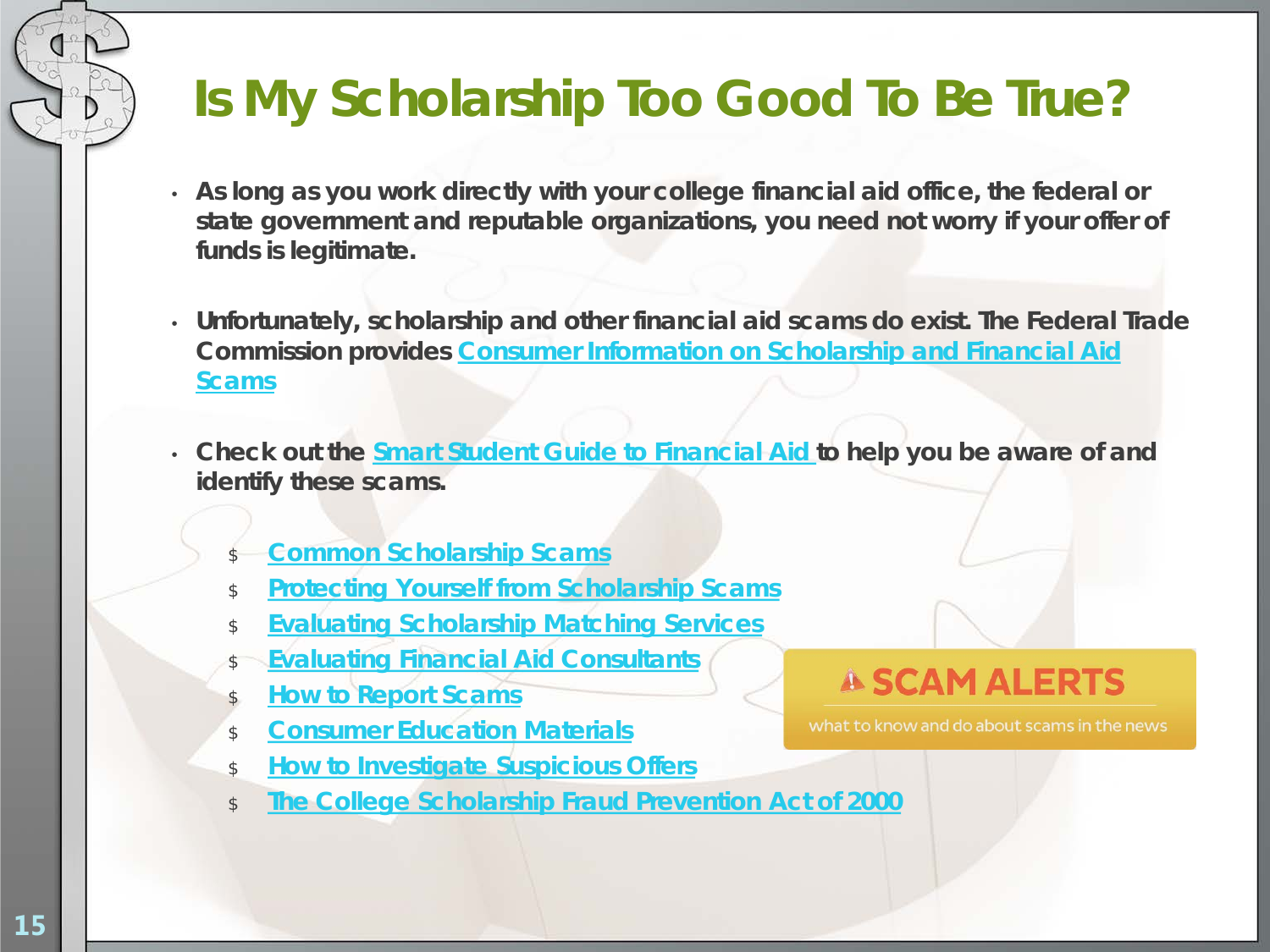### **Important Deadlines**

- **Each year, Alamo Colleges District proudly provides more than \$100 million in financial aid to make a college education accessible to everyone.**
- **In fact, we award more financial aid than any other community colleges in the state of Texas!**

**We encourage you to apply for financial aid AS EARLY AS POSSIBLE!** 

**[Priority Guarantee Dates and Deadlines](http://www.alamo.edu/mainwide.aspx?id=24715)**

- **[Click here](http://www.alamo.edu/district/financial-aid/fafsa/) to view additional financial aid deadline information.**
- *[Cafe College](http://www.cafecollege.org/home)* **also offers assistance in applying for financial aid, in addition to other helpful resources.**

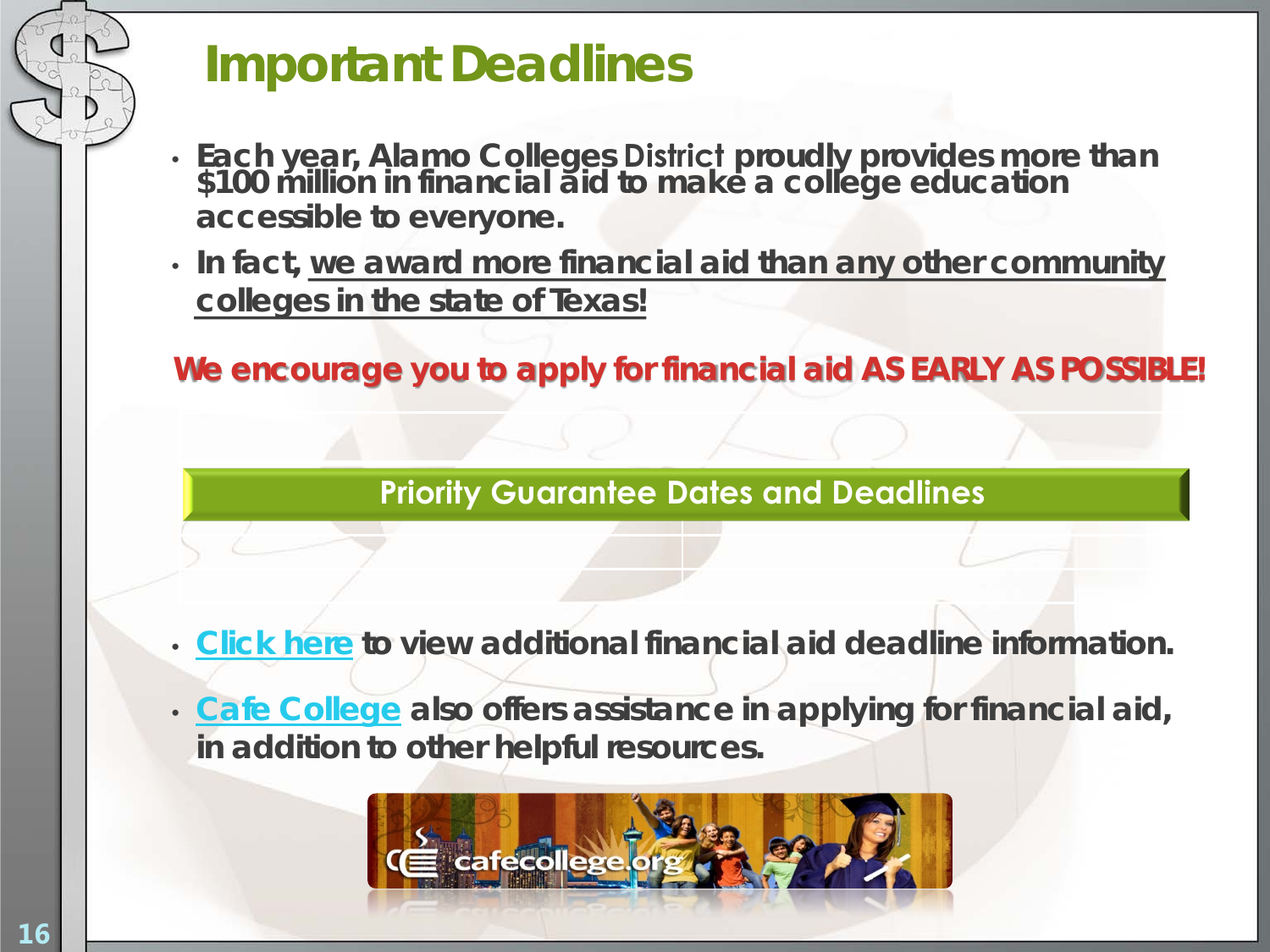### **How Do I Check My Financial Aid Status?**

### *Avoid the line…go online!*

- **By using the START HERE tab in ACES, Alamo Colleges District students can monitor the status of their financial aid application and processing and award details.**
- **In addition, the ACES MyPage tab includes Financial Aid Requirements and Financial Aid Award boxes that can help admitted students check:**
	- **Satisfactory Academic Progress**
	- \$ **Award Summary**
	- \$ **Account Summary**
	- \$ **Unsatisfied Requirements**
	- \$ **Missing Documents**

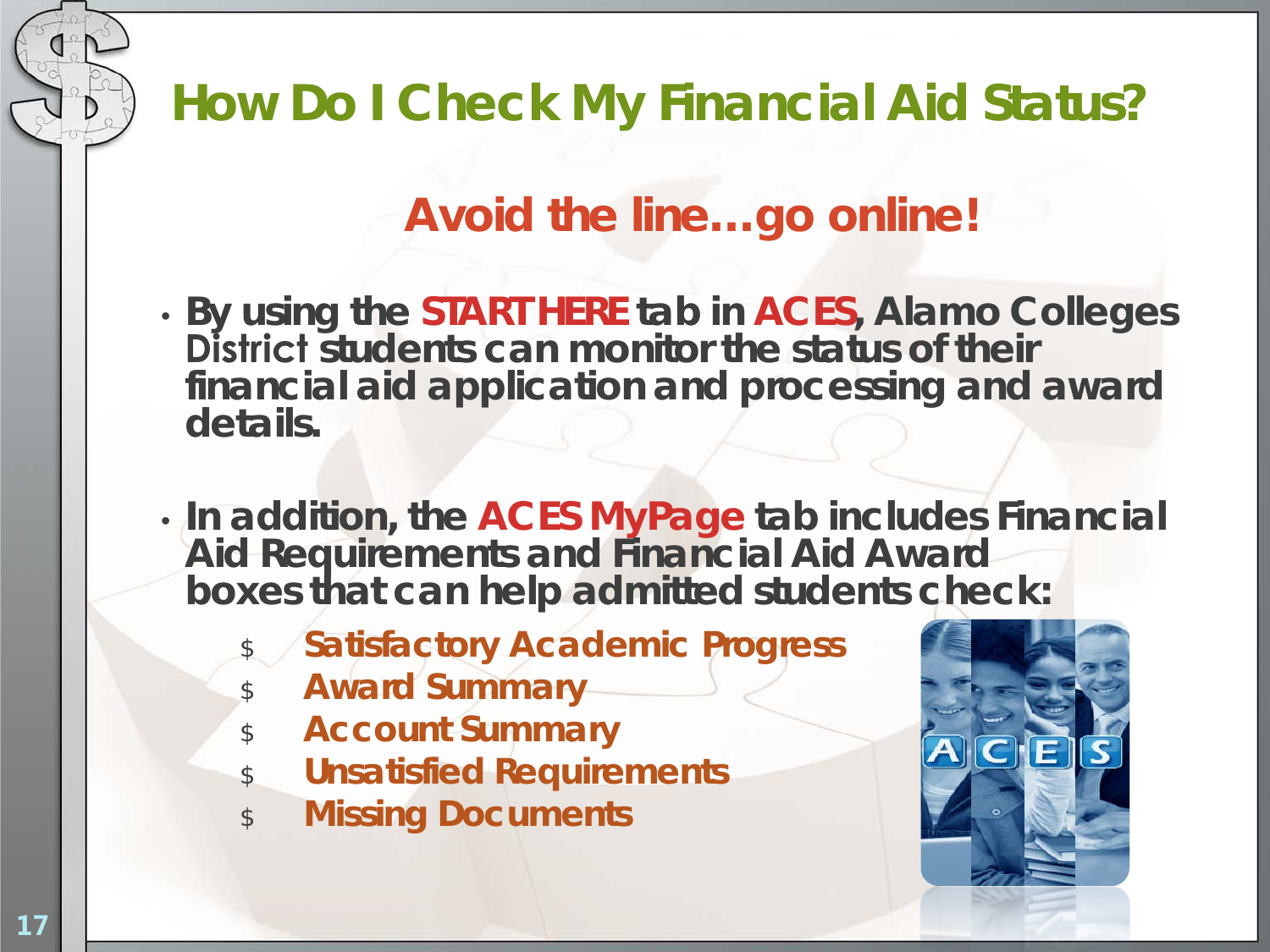## **How Do I Keep My Financial Aid?**

- **If you are awarded financial aid, it is extremely important for you to understand your responsibilities in keeping your financial award.**
- **Satisfactory Academic Progress (SAP) is a federal requirement students must meet to receive both federal and state financial aid.**
- **A student who is meeting SAP will have:**
	- \$ **A 2.0 Grade Point Average or above**
	- \$ **A 67% completion rate between hours attempted & hours you have actually completed**
	- \$ **No more than 99 attempted hours of college level courses**

• **Please keep in mind, your SAP will determine whether or not you are eligible to receive financial aid.**

• **For more details, [click here](http://www.alamo.edu/district/financial-aid/sap/)**